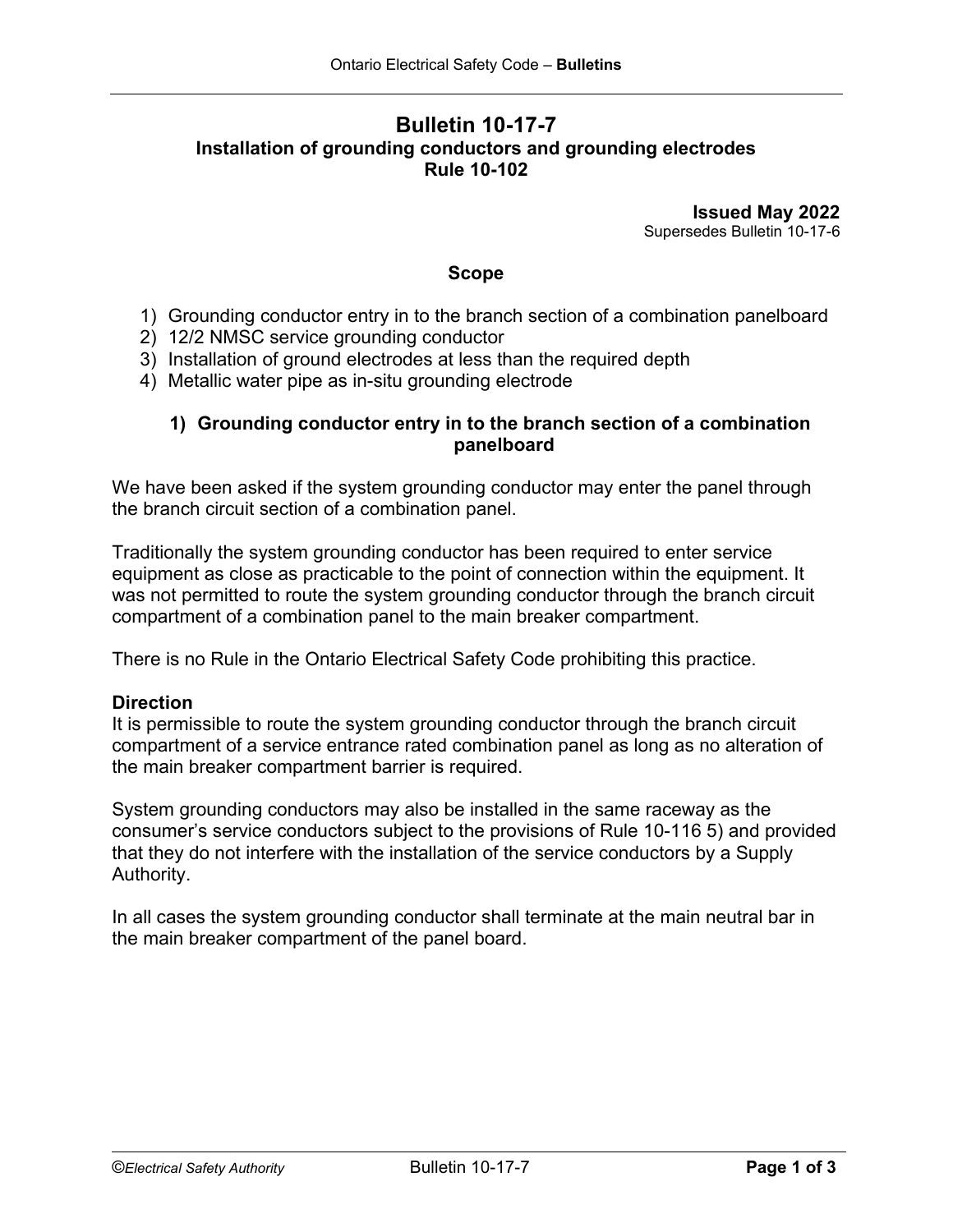## **2) 12/2 NMSC service grounding conductor**

Many older services have a 12/2 NMSC installed as the service grounding conductor and the question is often asked, is it required to be replaced with a conductor meeting Rule 10-114?

To ensure consistency the following shall apply:

- 1) When upgrading service equipment panels to increase ampacity, it is mandatory the existing 12/2 NMSC service grounding conductor be replaced to meet the minimum requirements of Rule 10-114.
- 2) When changing service equipment panels from fuses to breakers, but not increasing ampacity, the existing 12/2 NMSC service grounding conductor shall be permitted to remain.
- 3) When replacing load centre panel boards, with no alteration to the service box, the existing 12/2 NMSC service grounding conductor shall be permitted to remain.

#### **Note**

When an existing 12/2 service grounding conductor is utilized, the termination point on the ground electrode shall be inspected to ensure an approved ground clamp is installed and there is no corrosion at the connection point.

#### **Rationale**

12/2 NMSC has an ampacity equal to a # 8 copper conductor, which was permitted by Table 17 as a grounding conductor for 100 A rated service conductors, prior to the 2012 Code.

This practice was accepted for many years by the Inspection Authority of the day.

### **3) Installation of ground electrodes at less than the required depth**

Rule 10-102 5) states that where a local condition such as rock or permafrost prevents a rod or plate electrode from being installed at the required burial depth, a lesser acceptable depth shall be permitted.

#### **Question 1**

What lesser acceptable depth shall be permitted?

#### **Answer 1**

For a plate electrode, where a local condition such as rock or permafrost prevents compliance with the 600 mm burial depth, a lesser depth is permitted provided 450 mm granular material or 100 mm concrete is used to provide a cover for the grounding plate.

For a rod electrode, where rock bottom is encountered at a depth of 1.2 m or more, each rod shall be driven to rock bottom and the remainder buried at least 600 mm below finished grade level in a horizontal trench; or where rock bottom is encountered at a depth of less than 1.2 m, each rod shall be buried at least 600 mm below finished grade level in a horizontal trench.